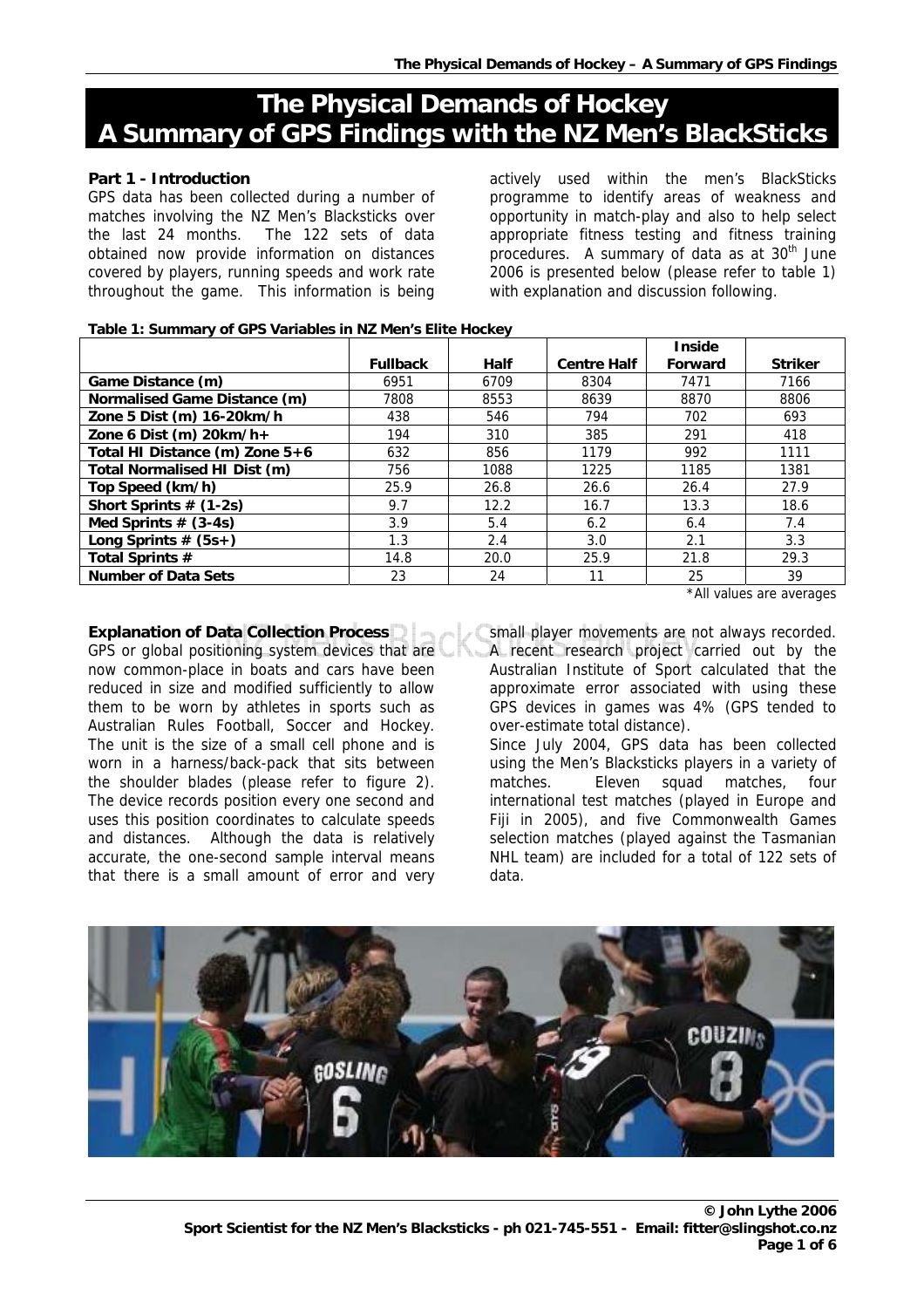#### **Part 2 - Explanation of GPS Variables**

Although a broad range of information is output by the GPS software there are some key variables that have been isolated and used to assess physical performance. These key variables include game distance, distance covered at various intensities, and the number of sprints performed.

#### Game Distance

This refers to total distance covered by a player during a game (male hockey players cover 7- 11km during a 70-minute game). This compares to 10-13km in soccer, 12-18km in Australian Rules and 6-10km in Rugby. A secondary variable related to total distance covered is the decrement between the first and second halves (it is common for players to cover 5-10% less distance in the second half). A large decrement in distance covered usually results from a lack of fitness or a slowing of the game due to a one-sided scoreline.

# Distance Covered within Speed Zones

Running speed is calculated throughout the game so that it can be determined how much time and distance was spent at different intensities. The speed zones are as follows:  $\mathbb{R}^m$  .

| <b>Table 2: Speed Zones</b> |                 |                           |  |  |
|-----------------------------|-----------------|---------------------------|--|--|
| <b>Speed</b>                | <b>Movement</b> | <b>Intensity/Activity</b> |  |  |
| Zone                        | <b>Speed</b>    |                           |  |  |
| Zone 1                      | $0-2km/h$       | <b>Standing Still</b>     |  |  |
| Zone 2                      | $2-6km/h$       | Walking                   |  |  |
| Zone 3                      | $6-12$ km/h     | Jogging                   |  |  |
| Zone 4                      | 12-16km/h       | Running                   |  |  |
| Zone 5                      | 16-20 km/h      | Fast Running              |  |  |
| Zone 6                      | $20+km/h$       | Sprinting                 |  |  |

# High Intensity Distance

After collecting data for approximately 12 months (both with Hockey and previously with Soccer) it became apparent that distance covered at high intensity was much more important than total game distance. This variable (high intensity distance) has therefore become the primary BlackSticks index of work rate. High intensity distance equals the sum of zones 5 and 6 (all distance covered at 16km/h or faster).

# <u>Normalised Game Distance, Normalised High</u> Intensity Distance and Normalised Total Sprints

To allow for comparison between data sets (either between players in different positions, players in



Fig ure 1: GPS Device (usually worn under the shirt ). Picture from NZ Herald.

the same position or the same player in multiple games) it is necessary to convert all data to 70 minutes. As most players (particularly those in the midfield and forwards) tend not to play 70 minutes per match the data is scaled upwards e.g. if a player is on the field for 55 minutes then his data is multiplied by 70/55 to give normalized values. Clearly this is not fair to those who actually play 70 minutes but it is necessary to allow for comparison.

#### **Sprints**

When using this GPS system a sprint is recorded every time the player runs at a speed of 20km/h or faster (this speed threshold can be set at any level but after a period of experimentation a value of 20km/h was chosen). The software then records how long (both time and distance) the player stays above 20km/h and also the top speed achieved. To make analysis easier, the sprints have been grouped into short (1-2s in duration), medium (3-4s in duration) and long (5s+). What is most interesting about this statistic is how much variation exists between players and positions. Like total high intensity distance, the total number of sprints performed is a key BlackSticks index of work rate.

### **Part 3 - Example of Outputs and Interpretation**

Following a match, players who have worn a GPS unit are provided with feedback concerning work rate, sprints performed and positional movements. To assess work rate the variables of distance covered and high intensity distance covered are analysed.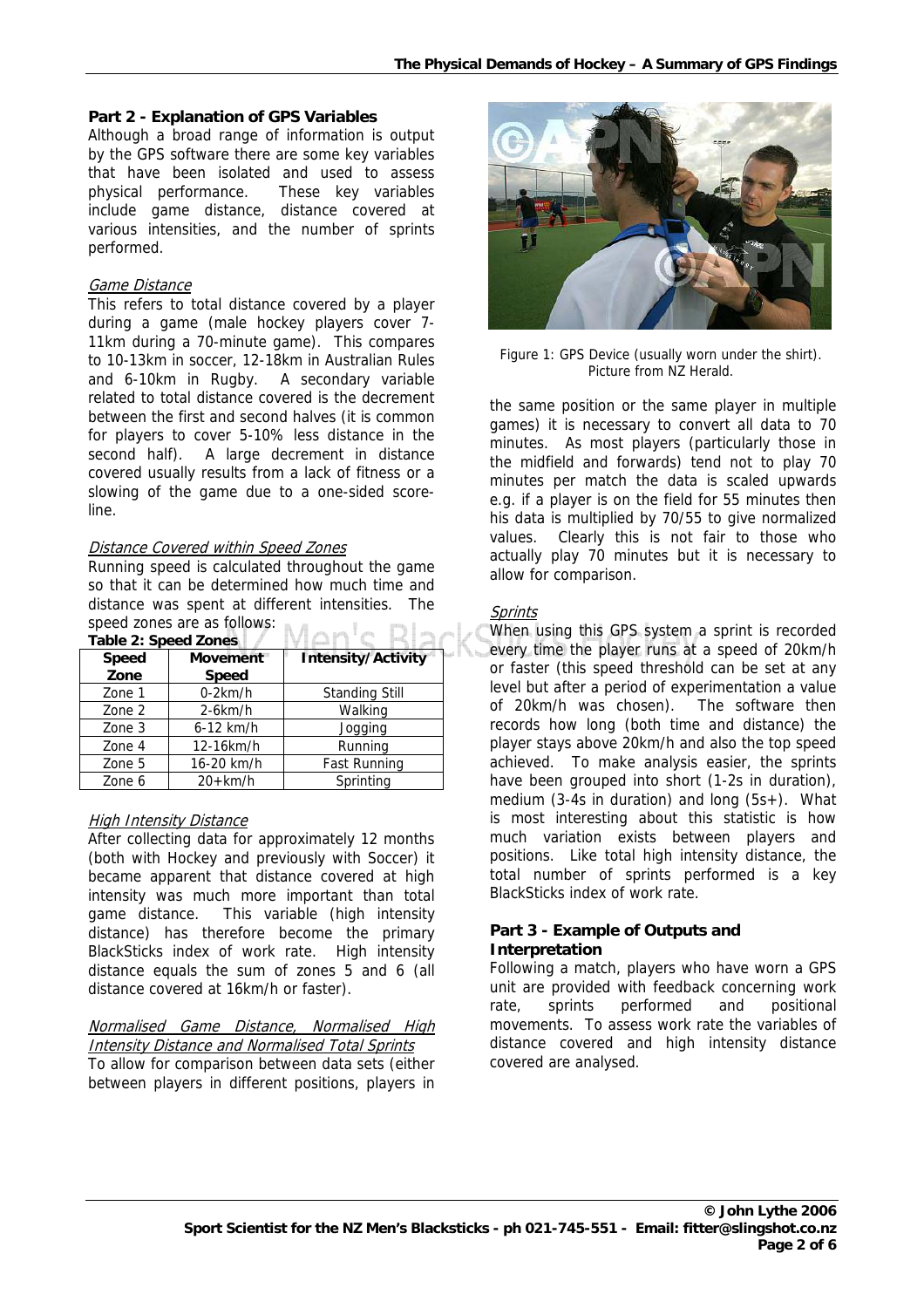|                   |               | 1 <sup>st</sup> Half |               | $2nd$ Half |               | <b>Combined Total</b> |
|-------------------|---------------|----------------------|---------------|------------|---------------|-----------------------|
| <b>Speed Zone</b> | <b>Metres</b> | % of                 | <b>Metres</b> | $%$ of     | <b>Metres</b> | $%$ of                |
|                   |               | distance             |               | distance   |               | distance              |
|                   | 136           | 2.8                  | 132           | 3.1        | 268           | 3.0                   |
|                   | 1106          | 21.1                 | 1176          | 27.7       | 2282          | 25.4                  |
|                   | 1640          | 36.6                 | 1678          | 39.5       | 3318          | 37.0                  |
|                   | 938           | 19.6                 | 748           | 17.6       | 1686          | 18.8                  |
| 5                 | 586           | 14.4                 | 344           | 8.1        | 930           | 10.4                  |
| o                 | 312           | 6.5                  | 172           | 4.0        | 484           | 5.4                   |
| <b>Sum</b>        | 4718          |                      | 4250          |            | 8968          |                       |

#### **Table 3: Game Analysis - Distance Covered**

# **Table 4: Distance Decrement between Halves**

|                      | <b>Total Distance</b> | <b>HI Distance</b> |
|----------------------|-----------------------|--------------------|
| 1 <sup>st</sup> Half | 4718                  | 898                |
| 2 <sup>nd</sup> Half | 4250                  | 516                |
| <b>Decrement</b>     | 9.9%                  | 42.5%              |

**Figure 2: Zonal Distance in Hockey Match** 



From tables 3 and 4 and figure 3 we can see tha t the athlete covered approximately 9km during the match. We also see that there was a decrement in distance covered of 9.9% between the  $1<sup>st</sup>$  and  $2<sup>nd</sup>$  halves (this is relatively typical). However, what is most striking about this data is the decrement in high intensity distance between halves, a massive 42.5%. Figure 2 illustrates that although a relatively similar amount of distance was covered the nature of that distance changed significantly with zones 2 and 3 (walking and jogging) increasing and zones 4-6 decreasing.

To further assess the work rate of a player it is possible to view the 'flow' of work throughout the

game. Figure 3 illustrates the distance covered by the player every minute of the match. Using the shape of the lines an opinion can be formed as to whether the player was consistently involved in the play (bars of relatively even height) or if he drifted in and out of the match (lots of peaks and troughs). With 60 seconds being such a short time interval there are a number of factors that can influence the shape of this curve i.e. an injury break, a sequence of penalty corners etc but nevertheless the graph shown can add weight to a coaches observation as to a players work rate and activity.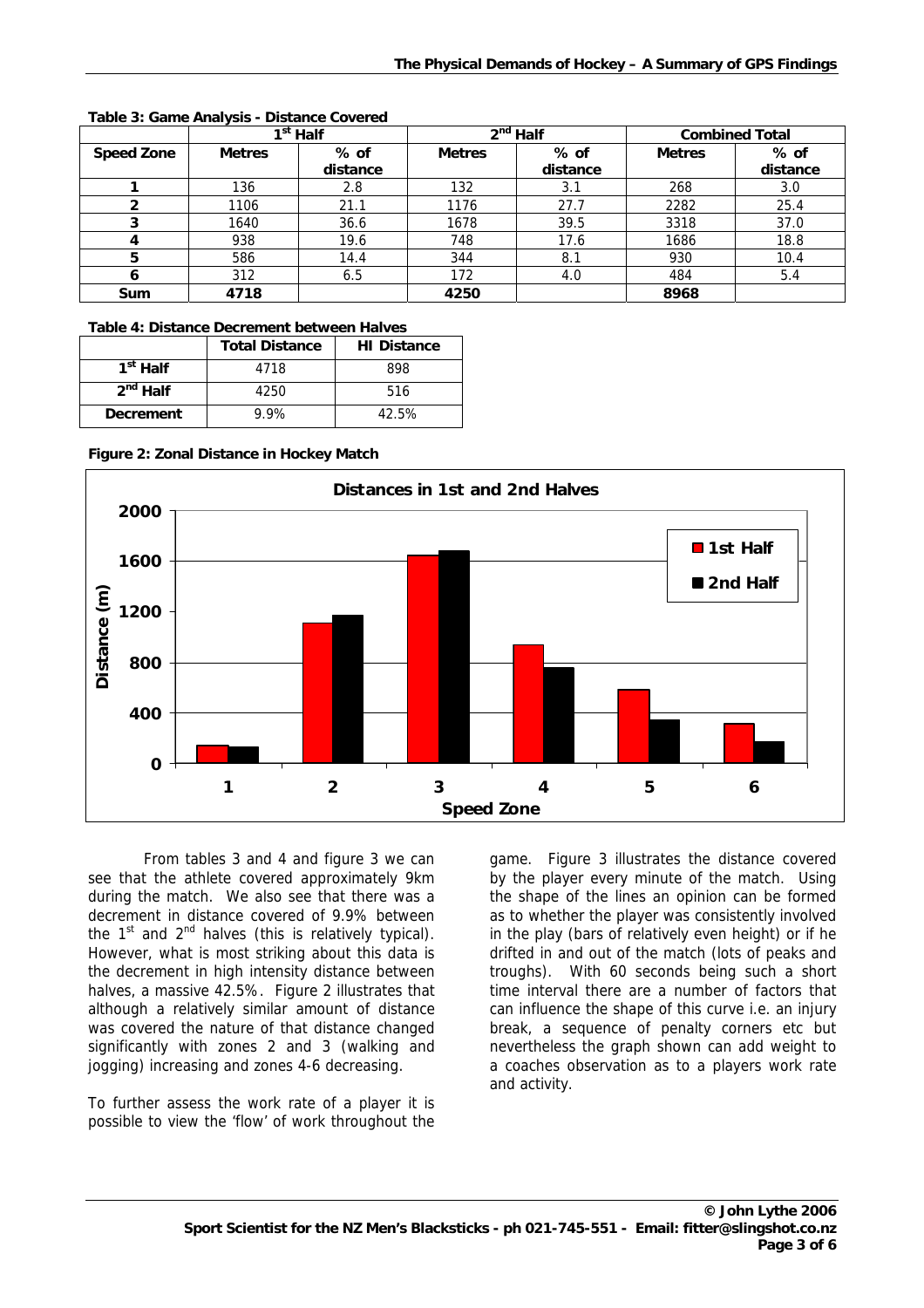

**Figure 3: Distance Covered per Minute** 

An additional measure to assess consistency of work rate is to look at the number and spread of sprints performed. Figure 4 illustrates sprints performed by a player during a match. Each of the black vertical lines represents a sprint and the number in the box above it indicates the duration (in seconds) of the sprint. For this player the

sprints in the 1<sup>st</sup> half are more frequent than in the 2<sup>nd</sup> half (20 vs 14) and are also more tightly packed. As before, there are some assumptions to be made about the state of the game, score line etc but the observation can be made that work rate decreased in the second half.



**Figure 4: Sprints performed** 



 **Figure 5: Position during the first half Figure 6: Location of high intensity running**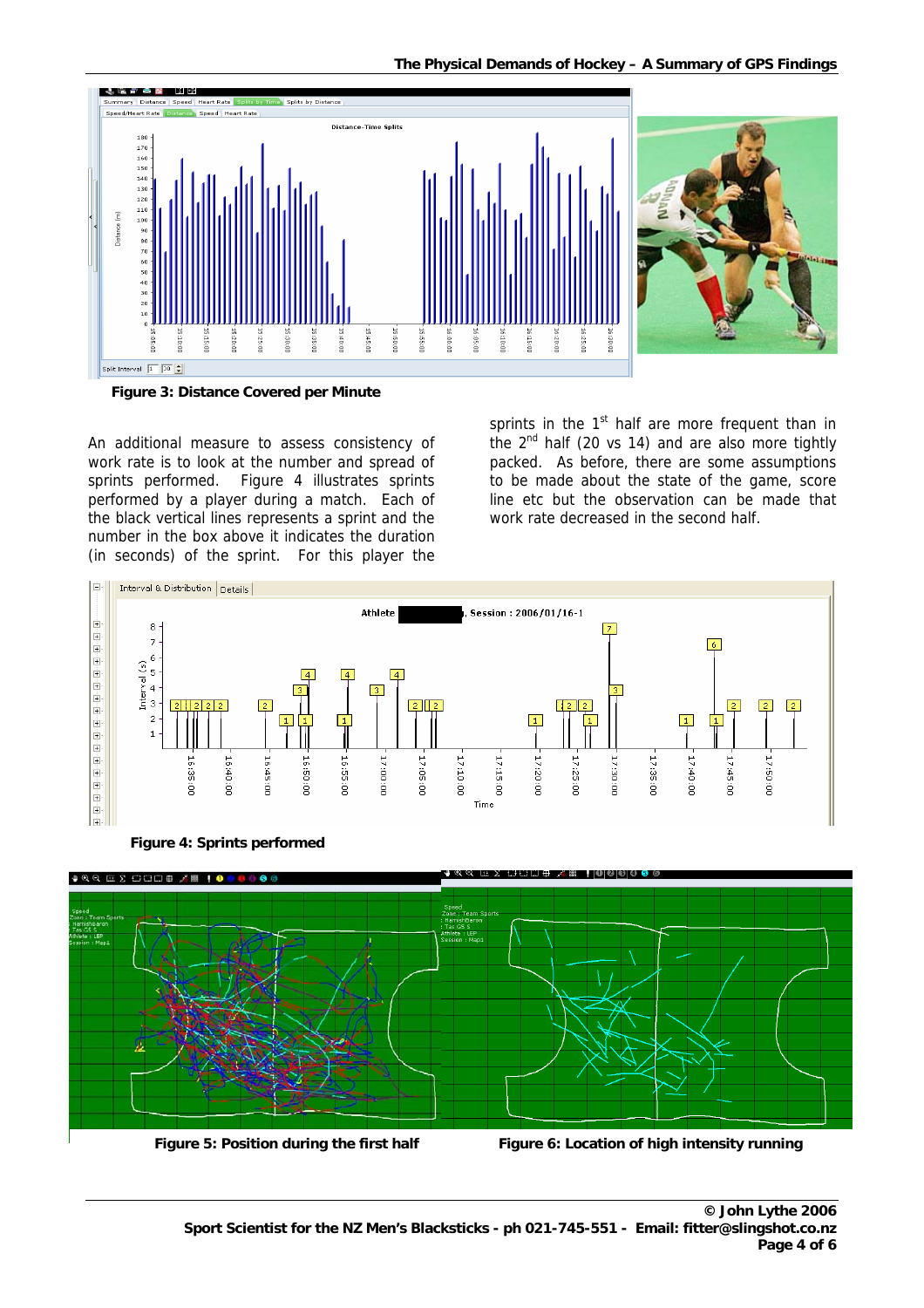Some final observations can be made by looking at the players movements on the pitch (please refer to figures 5 and 6). These figures show (for one half of the match) where the player was positioned and where the high intensity running was performed. From a coaching perspective, this information can be useful to identify errors in positional play and trends in match-play.

### Part 4: Discussion and Application of **Information**

It is both interesting and enlightening to assess t he physical performance of hockey players during matches. However, it is mostly the technical ability of a player/team that causes a positive match result and we do not want to emphasise physical attributes to the extent that we produce great athletes who are only average hockey players. Despite this, studies performed on professional soccer have found that teams finishing in the top half of the competition have consistently higher physical outputs than teams that finish in the bottom half of the competition so it is clear that there is an important relationship between technical and physical outputs and it is possible for teams to have high levels of both. Therefore we will continue to emphasise a high level of fitness from NZ players.

The collective GPS findings have been applied to many aspects of the Men's BlackSticks programme including fitness training and assessment methods, use of substitutes during

matches and methods of match performance analysis.

#### <u>Intermittent work capacity</u>

The GPS data shows that once players have ad equate aerobic fitness it is very important to place a high emphasis on intermittent work capacity (the ability to repeat short bursts of high intensity work with only short rests). Traditional hockey training exercises such as small sided games provide an excellent intermittent fitness stimulus and where necessary, supplementary intermittent training can also be added to team sessions. The blacksticks men use short (10-15 minutes) high intensity fitness sessions at most hockey practices (examples are shown below please refer to table 5). These sessions consist of clusters or sets of repeated efforts. Efforts vary between 10-60 seconds and have rests of approximately 100% (i.e. if the work effort was 30 seconds long then the rest is also 30 seconds long). Long rests are given between clusters to allow for the high intensity to be maintained and active recovery (jogging) during these long rests is beneficial.

#### **Table 5: On turf Intermittent Fitness Sessions**

| <b>Session 1 - Short</b>           | Session 2 - Medium                                                        | Session $3 -$ Long $+$ Short            |  |  |
|------------------------------------|---------------------------------------------------------------------------|-----------------------------------------|--|--|
| Run 3 reps of a 5m/10m/15m shuttle | Run from the baseline to the 25 and Run a full lap of the pitch at a high |                                         |  |  |
| with 15 seconds between reps       | back twice, rest 30 seconds and                                           | intensity $(-60s)$ , rest 20s and then  |  |  |
|                                    | repeat                                                                    | run 2 reps of a 5m/10m/15m shuttle      |  |  |
| Perform a total of 3 sets with 90  |                                                                           | with 15 seconds between reps            |  |  |
| seconds between sets*              | Perform a total of 3 sets with 90                                         |                                         |  |  |
|                                    | seconds between sets*                                                     | Repeat twice more for a total of 3 sets |  |  |
|                                    |                                                                           | with 90 seconds between sets*           |  |  |

\* It is very beneficial to spend the 90 second recovery period between sets doing something active e.g. jogging. A good option is to have the athletes perform a slow half lap of the pitch. This active recovery speeds the clearance of lactic acid from the blood.